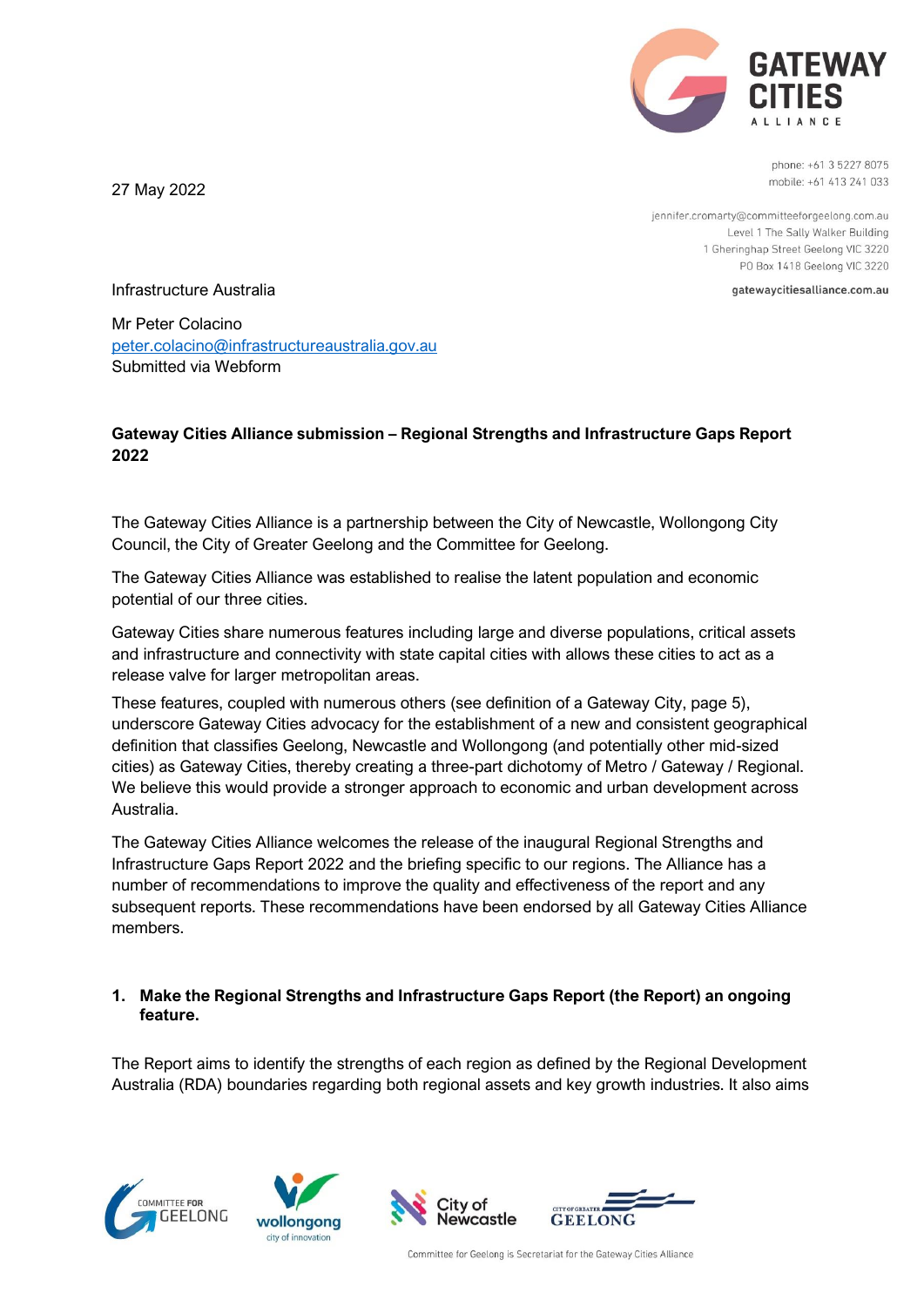to identify common themes in infrastructure challenges and opportunities and by doing so, raise awareness of existing gaps and to assist in defining the infrastructure pipeline.

The Gateway Cities Alliance believes this is a detailed and independent analysis of the current status quo that will assist local, state and federal governments to determine priorities for strategic planning, funding allocation and resourcing.

However, the fabric of regions and cities is constantly changing due to external factors such as interstate and international migration and the COVID-19 pandemic. This leads to change in population, skills and industries in any given region and should be monitored and updated accordingly. Infrastructure spending as an outcome of the Report will also close existing gaps and lead to the opening of other opportunities in areas currently not a key focus of governments.

We believe regular and ongoing analysis of regional strengths and gaps will allow resources, funding and effort to be more focused and better prioritised. Drawing this analysis from budget and Census data and/or input from bodies such as the GCA and other leading planning and statutory organisations every three to four years will lead to improved strategic planning.

## **2. Consider a nuanced analysis of RDA regions.**

Infrastructure Australia has used the existing RDA networks to collate the feedback and the existing resources for workshops and stakeholder engagement. While this approach is understandable in regard to efficiency and use of existing networks, in some cases the regional boundaries are too large to effectively determine strengths or gaps as they relate to a defined area.

In the example of the Barwon South West region, the existing issues facing the Barwon area, which covers Greater Geelong as well as the Bellarine Peninsula and the Surf Coast, are quite removed from the issues facing the South West area around Warrnambool and Portland.

The City of Greater Geelong is Victoria's second city and growing at a faster rate than any other regional area. The area and population it services significantly exceeds that of Warrnambool. Therefore, the strengths and gaps identified in the report aren't necessarily representative for each area.

A further dissection of the identified regions would provide a granulated view of issues to be addressed and improved outcomes for strategic planning and funding allocation than is currently the case. For example, Infrastructure Australia could engage with the Barwon Regional Partnership in the development of any new report for a more targeted policy approach.

As such the Gateway Cities and other fast-growing areas would benefit from a more detailed place-based analysis – an analysis that delivers a strengths/gaps report based on geographic classifications that align populations and economic activity.







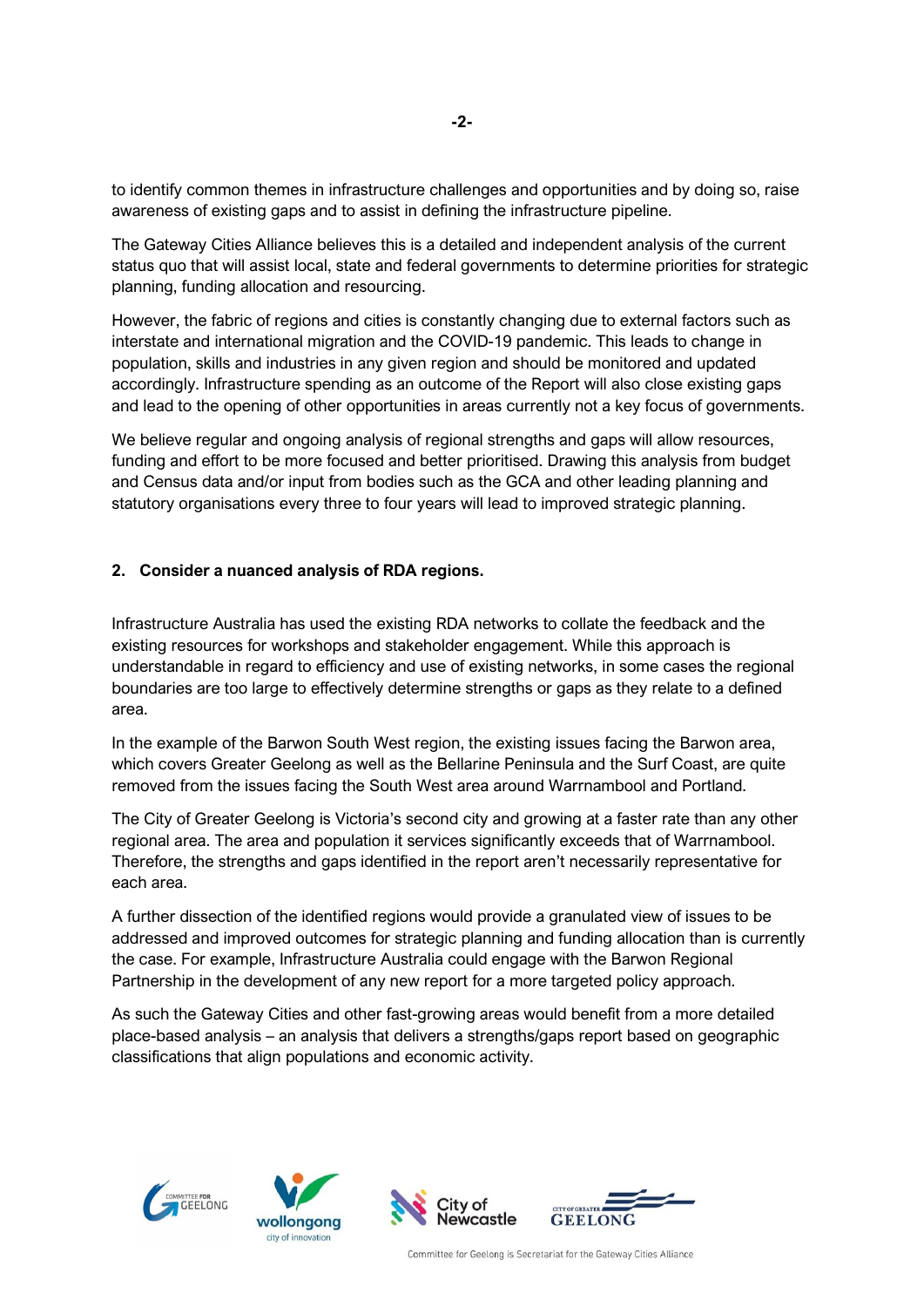## **3. Revise the four Place categories within Infrastructure Australia to include the Gateway Cities in the Fast-Growing Cities category or create a new category which reflects the unique attributes of the Gateway Cities.**

Traditionally, towns and cities are defined as either metropolitan or regional areas. However, cities like Geelong, Newcastle and Wollongong do not fit neatly into either category. We are metropolitan centres that also service regional populations. We have many of the economic opportunities of metro centres, while also maintaining many of the lifestyle benefits of regional locations. We have both global gateways through our ports and airport and regional gateways through road and rail.

The unprecedented population growth within the three local government areas of the Gateway Cities (Newcastle 1.33%, Wollongong .85%, Geelong 1.78% in the year to June 30, 2021) 1 , which has been exacerbated by the pandemic, is placing a lot of pressure on the existing infrastructure and service provision. The lack of housing, jobs and service providers leads to congestion, housing affordability issues, pressures on the health and education systems of the cities and a general decrease of liveability for all residents.

To capitalise on current low unemployment and a booming housing market, Gateway Cities need to address the underlying issues of a lack of housing (both social and affordable housing) for prospective workers, and a skills shortfall. However, because Gateway Cities are in competition with the metropolitan centres, they often miss out on crucial funding for even the most basic infrastructure.

As the net migration from capital cities to the regions continues and population in the Gateway Cities increases, Infrastructure Australia's definition of fast-growing cities only including Sydney, Melbourne, Brisbane and Perth is being challenged by real life events.

This definition also places Gateway Cities in direct comparison and competition with other capital cities like Adelaide and Hobart, without having the status or infrastructure, like state buildings and institutions, that go with being a capital city.

The populations of Gateway Cities are growing while the likes of Sydney (-0.1% in the 12 months to June 30, 2021) and Melbourne (-1.2% in the 12 months to June 30, 2021)<sup>2</sup> are in decline. This rapid growth needs to be affirmed and the special needs of Gateway Cities as 'fast-growing cities' acknowledged with appropriate attention given to integrated, strategic planning. Only then will Gateway Cities achieve the status they deserve.









<sup>1</sup> https://www.population.net.au/newcastle-population/; https://www.abs.gov.au/statistics/people/population/regional-population/latest-release; https://profile.id.com.au/geelong/population-estimate

<sup>2</sup> https://www.abs.gov.au/statistics/people/population/regional-population/latest-release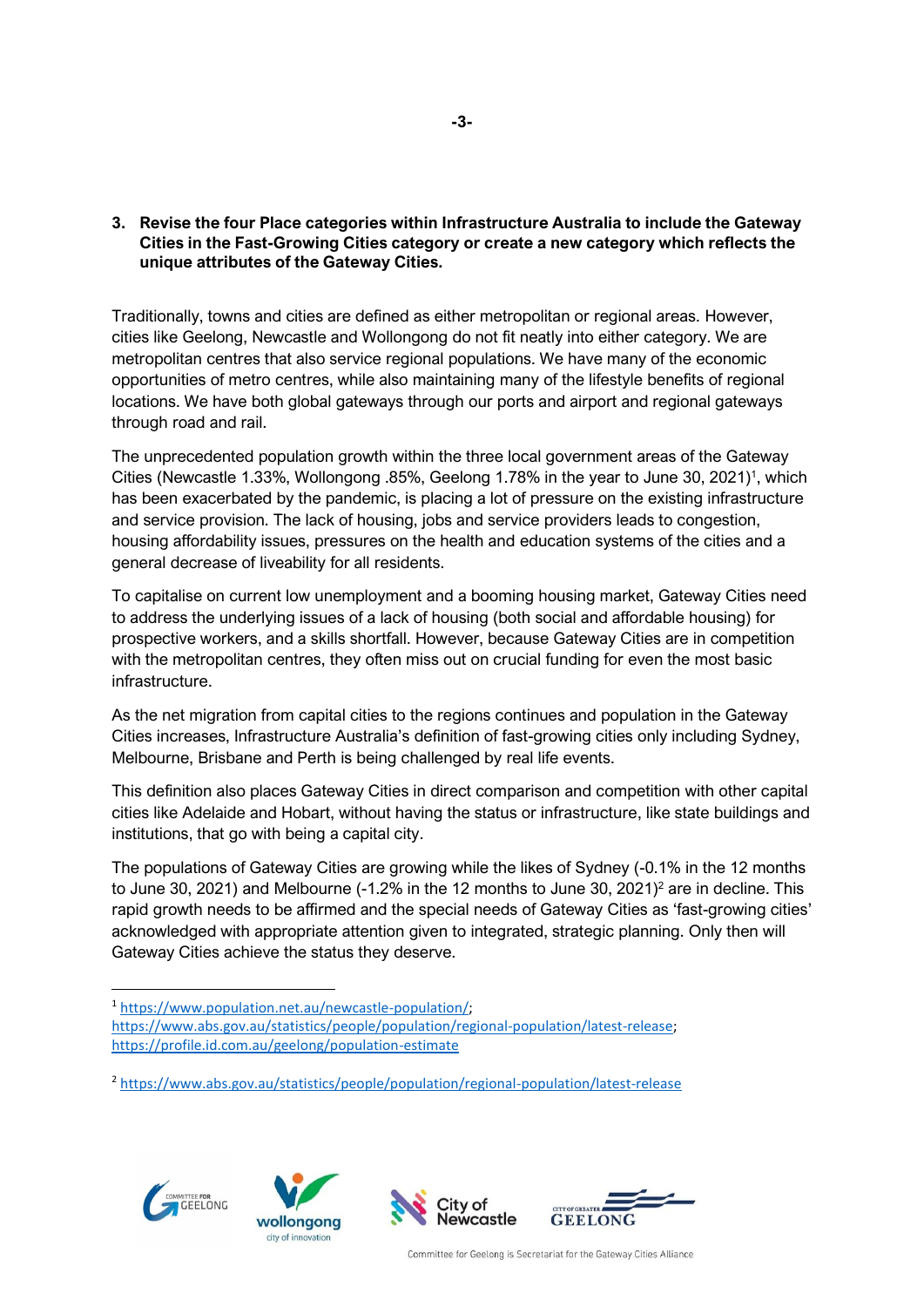## **4. Consider the resilience capability of regions and cities in the analysis.**

The 2022 floods in Queensland and northern NSW have highlighted the importance not only of human resilience but also that of critical infrastructure for the impacted communities.

With vital transport and telecommunication infrastructure inundated and subsequently impacted due to repairs, whole areas have been left cut off from the vital support they need and industries have struggled to continue to operate. With extreme weather events such as bushfires and floods expected to increase in severity and frequency due to the impact of climate change, these situations will become a more regular occurrence.

In the strengths and gaps analysis, the ability of a region to be resilient in the light of increased natural disasters and the impact to the regional and national economy needs to be equally considered and measured.

Resilience gaps in and around critical national assets, such as sea and airports, major freeways, hospitals etc need to be identified so rectification and a build-up of resilience can occur.

#### **5. Consider housing availability and diversity**

Lack of housing and high costs of living, lead to more and more people remaining in the rental housing market, putting pressure on availability. This applies pressure on the rental market for lower income households. A national rental and social housing gap analysis will provide clearer data where housing pressures occur.

With high-income people moving from the capital cities to the regions and the Gateway Cities, they are pricing local households out of their areas and further out from the cities. This leads to gentrification and loss of community identity in established suburbs and generally downgrades the liveability of Gateway Cities.

Analysis of areas of high needs and regional housing gaps will enable the development of a national housing strategy that includes the role of Gateway Cities in supporting a decentralised population and easing population pressures in the major capitals.

Gateway Cities have always supported their populations by providing affordable quality accommodation but this is becoming increasingly difficult as populations increase rapidly. Hence the need for a national planning and population strategy that caters to social, affordable and 'key worker' housing.







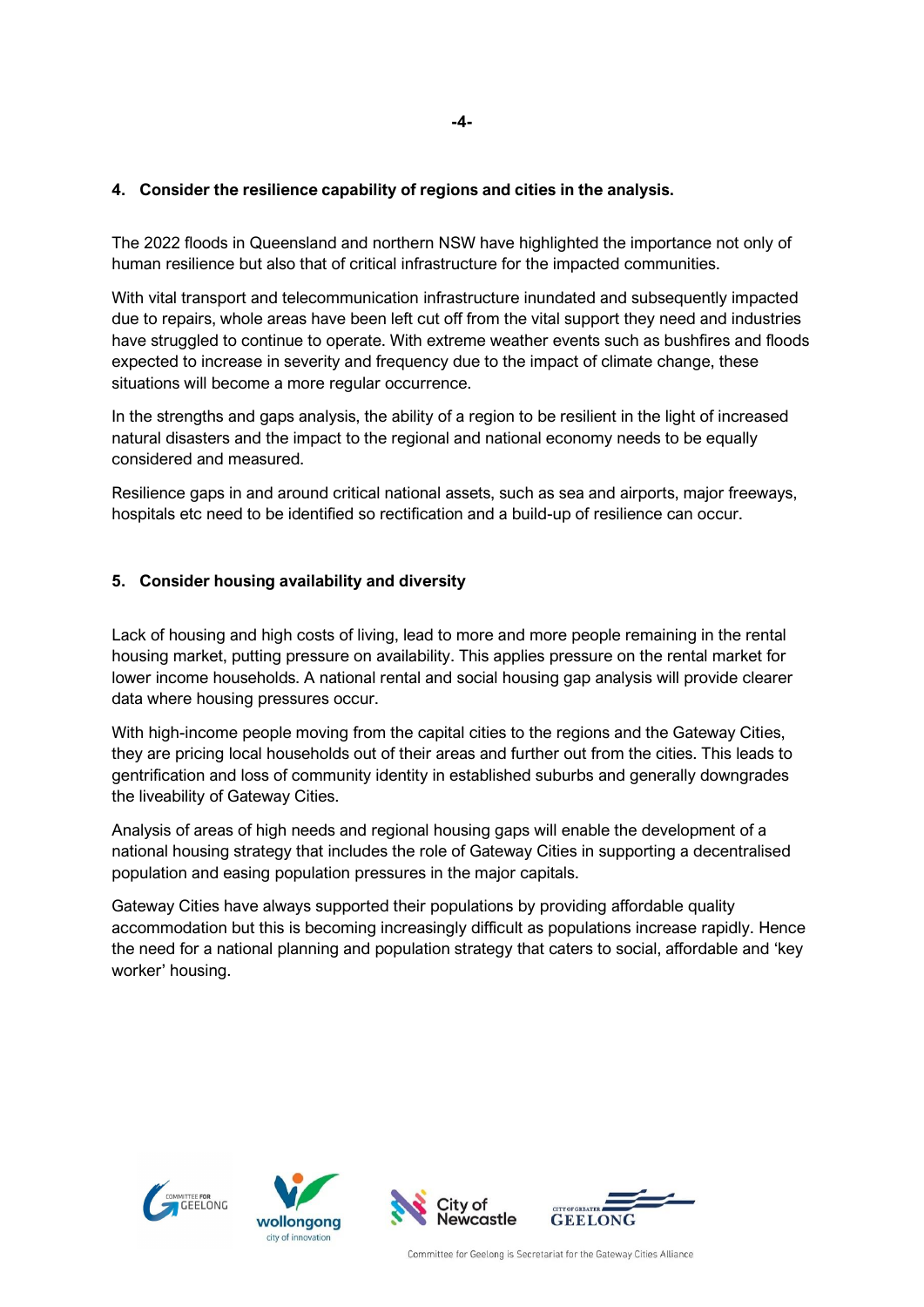## **Context of Gateway Cities Alliance:**

Founded in early 2020, the Gateway Cities Alliance (GCA) is a collaboration between three key regional cities - City of Newcastle, City of Greater Geelong and Wollongong City Council and the Committee for Geelong. Forming the Alliance was one of the key recommendations of Australia's Gateway Cities: Gateways to Growth Report, in order to collaborate, share information and develop a timeline for advocacy to state and federal governments on shared opportunities and challenges for these cities.

The Alliance is guided by a charter and is an inclusive platform to advocate on behalf of its members for strategic government assistance in core economic, social and environmental policy and investment. The Alliance considers Deakin University, the University of Wollongong and the University of Newcastle as strategic partners in achieving its objectives.

## The priorities of the Gateway Cities Alliance include:

- Recognition of Gateway Cities in cities policy frameworks for population planning on a national level
- Transport infrastructure
- Development of ports and supply chains
- Infrastructure for the future of work
- Migration and population planning
- Medical research including opportunities for regional health agencies and universities (led by universities)

## Definition of a Gateway City:

- Large and diverse populations exceeding 250,000
- Critical assets and infrastructure, such as ports and airports and network integration
- Connectivity with state capital cities, acting as a release valve for larger metropolitan areas
- A diverse industrial economic base and demonstrated capacity for economic transformation and regeneration
- Logistical and trading functions which complement and reinforce the economic performance of state capital cities and the nation
- A history of significant contribution to national and regional growth, often as a site for manufacturing and heavy industry
- First-class health and education facilities

## Why Gateway Cities?

The Alliance has taken a pro-active approach to identifying and meeting the challenges posed by the underlying problems exposed by COVID-19 in the areas of supply chains and logistics, and in embracing the opportunities posed by moving populations and how and where people will work in a post-pandemic world.